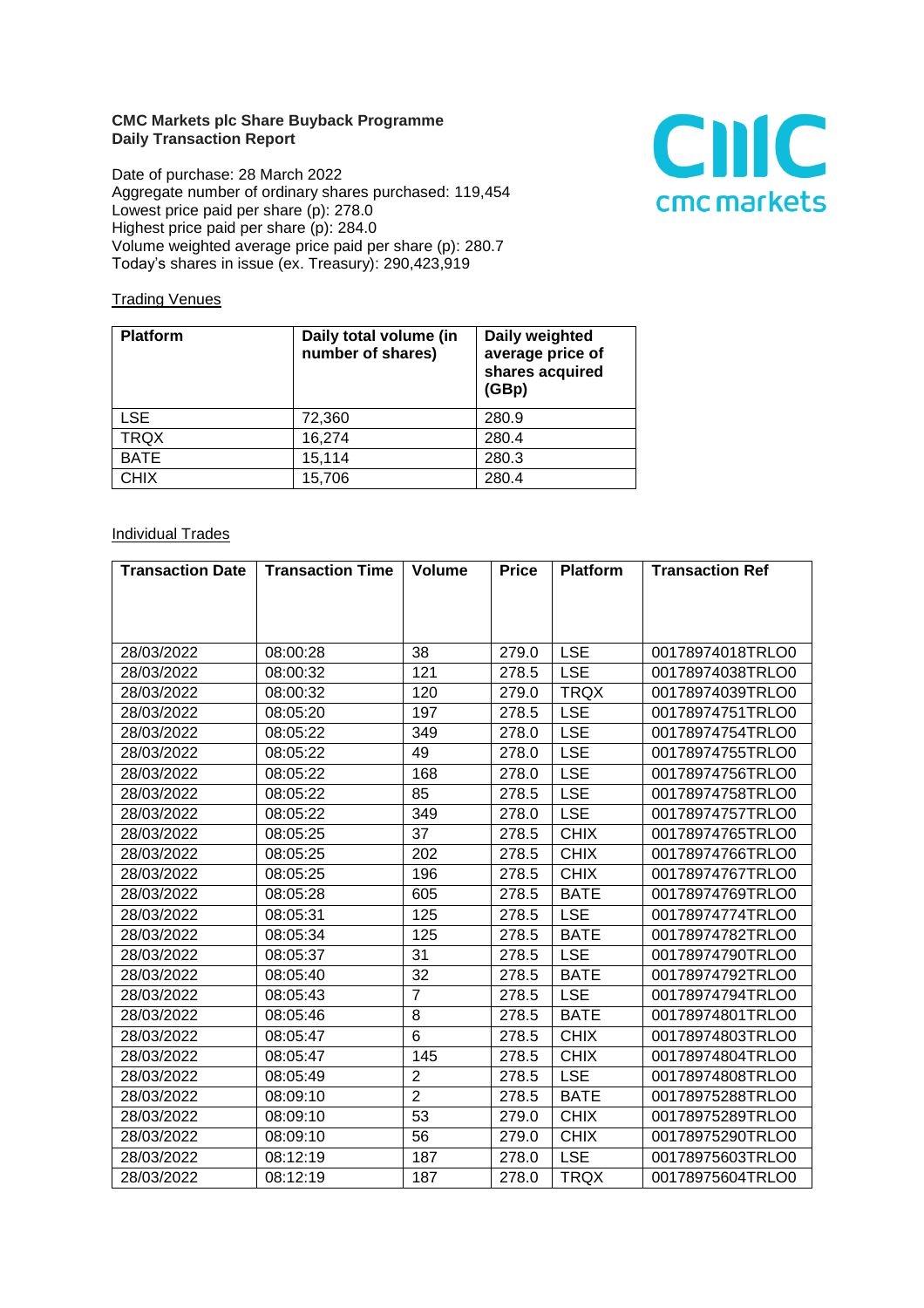| 28/03/2022 | 08:12:19 | 188            | 278.0 | <b>BATE</b> | 00178975605TRLO0 |
|------------|----------|----------------|-------|-------------|------------------|
| 28/03/2022 | 08:12:19 | 187            | 278.0 | <b>CHIX</b> | 00178975606TRLO0 |
| 28/03/2022 | 08:12:19 | 47             | 278.0 | <b>CHIX</b> | 00178975607TRLO0 |
| 28/03/2022 | 08:19:44 | 233            | 278.0 | <b>BATE</b> | 00178976424TRLO0 |
| 28/03/2022 | 08:19:44 | 232            | 278.0 | <b>TRQX</b> | 00178976423TRLO0 |
| 28/03/2022 | 08:19:44 | 232            | 278.0 | <b>LSE</b>  | 00178976425TRLO0 |
| 28/03/2022 | 08:19:44 | 232            | 278.0 | <b>CHIX</b> | 00178976426TRLO0 |
| 28/03/2022 | 08:22:30 | 184            | 280.0 | <b>LSE</b>  | 00178977043TRLO0 |
| 28/03/2022 | 08:22:30 | 194            | 280.0 | <b>LSE</b>  | 00178977044TRLO0 |
| 28/03/2022 | 08:52:50 | 377            | 279.5 | <b>TRQX</b> | 00178981240TRLO0 |
| 28/03/2022 | 08:52:50 | 378            | 279.5 | <b>BATE</b> | 00178981241TRLO0 |
| 28/03/2022 | 08:52:50 | 378            | 279.5 | <b>CHIX</b> | 00178981242TRLO0 |
| 28/03/2022 | 08:52:50 | 180            | 279.3 | <b>BATE</b> | 00178981243TRLO0 |
| 28/03/2022 | 08:55:58 | 321            | 279.0 | <b>CHIX</b> | 00178981741TRLO0 |
| 28/03/2022 | 08:55:58 | 300            | 279.0 | <b>BATE</b> | 00178981742TRLO0 |
| 28/03/2022 | 08:55:58 | 378            | 279.0 | <b>LSE</b>  | 00178981743TRLO0 |
| 28/03/2022 | 08:55:58 | 57             | 279.0 | <b>CHIX</b> | 00178981744TRLO0 |
| 28/03/2022 | 08:55:58 | 78             | 279.0 | <b>BATE</b> | 00178981745TRLO0 |
| 28/03/2022 | 08:59:57 | 309            | 280.5 | <b>LSE</b>  | 00178982238TRLO0 |
| 28/03/2022 | 09:00:31 | 503            | 280.0 | <b>LSE</b>  | 00178982355TRLO0 |
| 28/03/2022 | 09:00:31 | 504            | 280.0 | <b>CHIX</b> | 00178982356TRLO0 |
| 28/03/2022 | 09:00:31 | 300            | 280.0 | <b>BATE</b> | 00178982357TRLO0 |
| 28/03/2022 | 09:00:31 | 204            | 280.0 | <b>BATE</b> | 00178982358TRLO0 |
| 28/03/2022 | 09:00:44 | 152            | 279.5 | <b>TRQX</b> | 00178982397TRLO0 |
| 28/03/2022 | 09:00:44 | 20             | 280.0 | <b>LSE</b>  | 00178982398TRLO0 |
| 28/03/2022 | 09:00:44 | 5              | 280.5 | <b>CHIX</b> | 00178982399TRLO0 |
| 28/03/2022 | 09:00:44 | 131            | 280.5 | <b>CHIX</b> | 00178982400TRLO0 |
| 28/03/2022 | 09:00:44 | 14             | 280.5 | <b>CHIX</b> | 00178982401TRLO0 |
| 28/03/2022 | 09:00:44 | 186            | 280.5 | <b>CHIX</b> | 00178982402TRLO0 |
| 28/03/2022 | 09:00:45 | $\overline{7}$ | 280.5 | <b>TRQX</b> | 00178982415TRLO0 |
| 28/03/2022 | 09:00:45 | 128            | 280.5 | <b>TRQX</b> | 00178982416TRLO0 |
| 28/03/2022 | 09:00:45 | 242            | 280.5 | <b>TRQX</b> | 00178982417TRLO0 |
| 28/03/2022 | 09:00:45 | 600            | 280.5 | <b>TRQX</b> | 00178982418TRLO0 |
| 28/03/2022 | 09:00:45 | 300            | 280.5 | <b>TRQX</b> | 00178982419TRLO0 |
| 28/03/2022 | 09:00:45 | $\overline{7}$ | 280.5 | <b>TRQX</b> | 00178982420TRLO0 |
| 28/03/2022 | 09:00:45 | 600            | 280.5 | <b>TRQX</b> | 00178982421TRLO0 |
| 28/03/2022 | 09:00:45 | 4              | 280.5 | <b>TRQX</b> | 00178982422TRLO0 |
| 28/03/2022 | 09:15:25 | 291            | 281.0 | <b>LSE</b>  | 00178985284TRLO0 |
| 28/03/2022 | 09:17:09 | 209            | 281.0 | <b>LSE</b>  | 00178985580TRLO0 |
| 28/03/2022 | 09:17:09 | 93             | 281.0 | <b>LSE</b>  | 00178985581TRLO0 |
| 28/03/2022 | 09:19:44 | 378            | 280.5 | <b>LSE</b>  | 00178985992TRLO0 |
| 28/03/2022 | 09:19:45 | 377            | 280.5 | <b>TRQX</b> | 00178985993TRLO0 |
| 28/03/2022 | 09:19:45 | 378            | 280.5 | <b>BATE</b> | 00178985994TRLO0 |
| 28/03/2022 | 09:19:45 | 378            | 280.5 | <b>CHIX</b> | 00178985995TRLO0 |
| 28/03/2022 | 09:19:45 | 367            | 280.5 | <b>LSE</b>  | 00178985996TRLO0 |
| 28/03/2022 | 09:19:45 | 58             | 280.5 | <b>LSE</b>  | 00178985997TRLO0 |
| 28/03/2022 | 09:21:06 | 377            | 280.0 | <b>TRQX</b> | 00178986279TRLO0 |
| 28/03/2022 | 09:21:06 | 378            | 280.0 | <b>LSE</b>  | 00178986280TRLO0 |
| 28/03/2022 | 09:21:06 | 378            | 280.0 | <b>CHIX</b> | 00178986281TRLO0 |
| 28/03/2022 | 09:21:06 | 378            | 280.0 | <b>BATE</b> | 00178986282TRLO0 |
| 28/03/2022 | 09:21:07 | 145            | 279.5 | <b>TRQX</b> | 00178986288TRLO0 |
| 28/03/2022 | 09:21:07 | 43             | 279.5 | <b>LSE</b>  | 00178986289TRLO0 |
| 28/03/2022 | 09:55:14 | 377            | 279.0 | <b>TRQX</b> | 00178991323TRLO0 |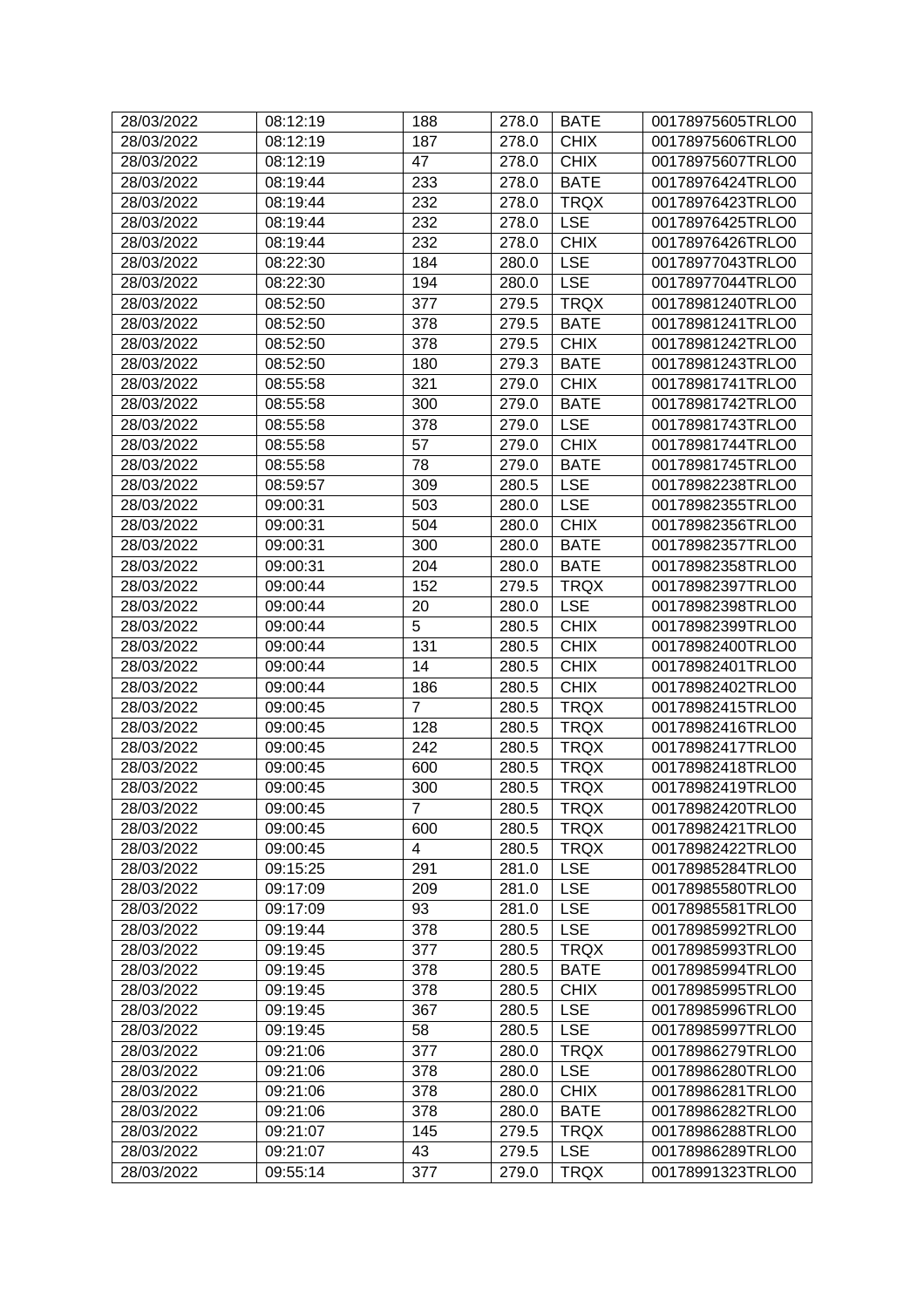| 28/03/2022 | 09:55:14 | 378                     | 279.0 | <b>BATE</b> | 00178991324TRLO0 |
|------------|----------|-------------------------|-------|-------------|------------------|
| 28/03/2022 | 09:55:14 | 378                     | 279.0 | <b>CHIX</b> | 00178991325TRLO0 |
| 28/03/2022 | 09:55:14 | 93                      | 279.0 | <b>LSE</b>  | 00178991326TRLO0 |
| 28/03/2022 | 09:55:14 | 285                     | 279.0 | <b>LSE</b>  | 00178991327TRLO0 |
| 28/03/2022 | 09:55:15 | 410                     | 279.5 | <b>LSE</b>  | 00178991329TRLO0 |
| 28/03/2022 | 09:55:15 | 378                     | 280.0 | <b>LSE</b>  | 00178991330TRLO0 |
| 28/03/2022 | 09:57:10 | 122                     | 280.0 | <b>LSE</b>  | 00178991675TRLO0 |
| 28/03/2022 | 09:57:10 | 162                     | 280.0 | <b>LSE</b>  | 00178991676TRLO0 |
| 28/03/2022 | 09:57:10 | 500                     | 280.5 | <b>LSE</b>  | 00178991677TRLO0 |
| 28/03/2022 | 09:57:10 | 190                     | 280.5 | <b>LSE</b>  | 00178991678TRLO0 |
| 28/03/2022 | 10:00:46 | 284                     | 280.5 | <b>LSE</b>  | 00178992161TRLO0 |
| 28/03/2022 | 10:02:49 | 216                     | 280.5 | <b>LSE</b>  | 00178992483TRLO0 |
| 28/03/2022 | 10:02:49 | 105                     | 280.5 | <b>LSE</b>  | 00178992484TRLO0 |
| 28/03/2022 | 10:04:37 | 279                     | 280.5 | <b>LSE</b>  | 00178992679TRLO0 |
| 28/03/2022 | 10:06:34 | 297                     | 280.5 | <b>TRQX</b> | 00178993011TRLO0 |
| 28/03/2022 | 10:08:34 | 147                     | 280.5 | <b>LSE</b>  | 00178993295TRLO0 |
| 28/03/2022 | 10:08:34 | 152                     | 280.5 | <b>LSE</b>  | 00178993296TRLO0 |
| 28/03/2022 | 10:09:52 | 377                     | 280.0 | <b>TRQX</b> | 00178993475TRLO0 |
| 28/03/2022 | 10:09:52 | 378                     | 280.0 | <b>CHIX</b> | 00178993476TRLO0 |
| 28/03/2022 | 10:09:52 | 378                     | 280.0 | <b>BATE</b> | 00178993477TRLO0 |
| 28/03/2022 | 10:48:52 | 500                     | 280.0 | <b>LSE</b>  | 00178998243TRLO0 |
| 28/03/2022 | 10:48:52 | 137                     | 280.0 | <b>LSE</b>  | 00178998244TRLO0 |
| 28/03/2022 | 10:50:22 | 348                     | 280.5 | <b>LSE</b>  | 00178998420TRLO0 |
| 28/03/2022 | 10:50:22 | 386                     | 280.5 | <b>LSE</b>  | 00178998421TRLO0 |
| 28/03/2022 | 10:50:35 | 500                     | 281.0 | <b>LSE</b>  | 00178998443TRLO0 |
| 28/03/2022 | 10:50:35 | 7                       | 281.0 | <b>LSE</b>  | 00178998444TRLO0 |
| 28/03/2022 | 10:50:35 | 82                      | 281.0 | <b>LSE</b>  | 00178998445TRLO0 |
| 28/03/2022 | 11:36:30 | 186                     | 281.0 | <b>LSE</b>  | 00179003877TRLO0 |
| 28/03/2022 | 11:36:30 | 149                     | 281.0 | <b>LSE</b>  | 00179003878TRLO0 |
| 28/03/2022 | 11:46:42 | 181                     | 281.0 | <b>LSE</b>  | 00179004765TRLO0 |
| 28/03/2022 | 11:46:42 | 493                     | 281.0 | <b>LSE</b>  | 00179004766TRLO0 |
| 28/03/2022 | 11:46:42 | 168                     | 281.5 | <b>CHIX</b> | 00179004767TRLO0 |
| 28/03/2022 | 11:46:42 | 190                     | 281.5 | <b>CHIX</b> | 00179004768TRLO0 |
| 28/03/2022 | 11:46:42 | 20                      | 281.5 | <b>CHIX</b> | 00179004769TRLO0 |
| 28/03/2022 | 11:46:44 | 838                     | 282.0 | <b>LSE</b>  | 00179004770TRLO0 |
| 28/03/2022 | 11:46:44 | 199                     | 280.5 | <b>TRQX</b> | 00179004771TRLO0 |
| 28/03/2022 | 11:46:45 | 368                     | 282.0 | <b>LSE</b>  | 00179004775TRLO0 |
| 28/03/2022 | 11:46:45 | 92                      | 282.0 | <b>LSE</b>  | 00179004776TRLO0 |
| 28/03/2022 | 12:39:24 | 246                     | 282.0 | <b>LSE</b>  | 00179010828TRLO0 |
| 28/03/2022 | 12:55:06 | 178                     | 280.5 | <b>TRQX</b> | 00179012890TRLO0 |
| 28/03/2022 | 12:55:06 | 378                     | 280.5 | <b>BATE</b> | 00179012891TRLO0 |
| 28/03/2022 | 12:55:06 | 736                     | 280.5 | <b>LSE</b>  | 00179012892TRLO0 |
| 28/03/2022 | 12:55:07 | 504                     | 281.5 | <b>CHIX</b> | 00179012893TRLO0 |
| 28/03/2022 | 12:56:30 | 109                     | 280.0 | <b>TRQX</b> | 00179013053TRLO0 |
| 28/03/2022 | 12:56:30 | 503                     | 280.0 | <b>LSE</b>  | 00179013054TRLO0 |
| 28/03/2022 | 12:56:30 | 1,184                   | 280.0 | <b>TRQX</b> | 00179013055TRLO0 |
| 28/03/2022 | 12:56:30 | 504                     | 280.0 | <b>BATE</b> | 00179013056TRLO0 |
| 28/03/2022 | 12:56:30 | 38                      | 280.0 | <b>BATE</b> | 00179013057TRLO0 |
| 28/03/2022 | 12:56:30 | 35                      | 280.0 | <b>BATE</b> | 00179013058TRLO0 |
| 28/03/2022 | 12:56:30 | 5                       | 280.0 | <b>BATE</b> | 00179013059TRLO0 |
| 28/03/2022 | 12:56:31 | 500                     | 280.5 | <b>LSE</b>  | 00179013060TRLO0 |
| 28/03/2022 | 12:56:31 | $\overline{\mathbf{4}}$ | 280.5 | <b>LSE</b>  | 00179013061TRLO0 |
| 28/03/2022 | 12:56:32 | 496                     | 280.5 | <b>LSE</b>  | 00179013063TRLO0 |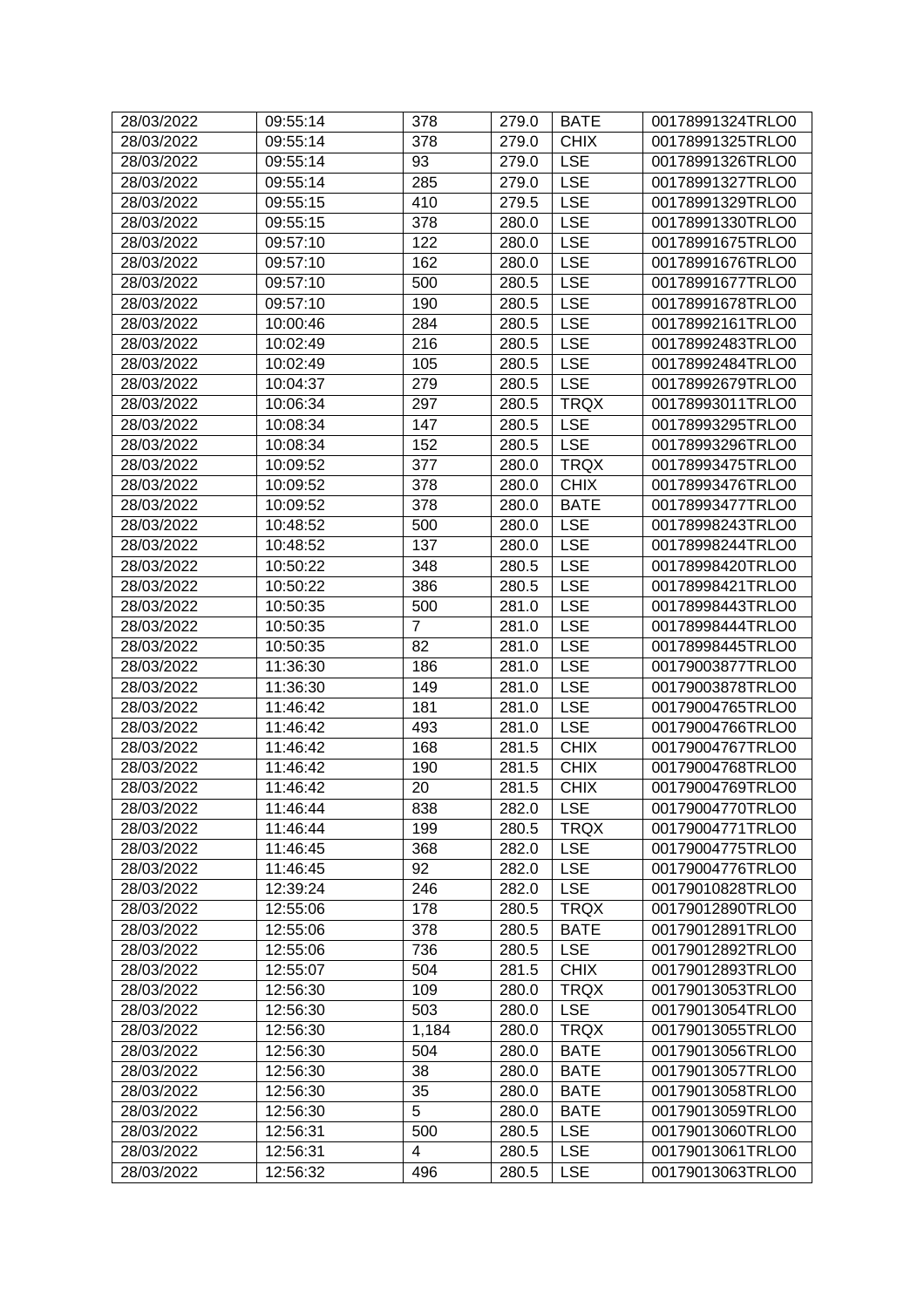| 28/03/2022 | 12:56:32 | 287   | 280.5              | <b>LSE</b>  | 00179013064TRLO0 |
|------------|----------|-------|--------------------|-------------|------------------|
| 28/03/2022 | 12:56:32 | 334   | 280.5              | <b>LSE</b>  | 00179013065TRLO0 |
| 28/03/2022 | 12:56:33 | 280   | 280.5              | <b>LSE</b>  | 00179013068TRLO0 |
| 28/03/2022 | 12:56:34 | 104   | 280.0              | <b>TRQX</b> | 00179013069TRLO0 |
| 28/03/2022 | 12:56:34 | 547   | 280.0              | <b>BATE</b> | 00179013070TRLO0 |
| 28/03/2022 | 12:56:34 | 25    | 280.0              | <b>TRQX</b> | 00179013071TRLO0 |
| 28/03/2022 | 12:56:34 | 300   | 280.0              | <b>CHIX</b> | 00179013072TRLO0 |
| 28/03/2022 | 12:56:34 | 9     | 280.0              | <b>TRQX</b> | 00179013073TRLO0 |
| 28/03/2022 | 12:56:34 | 204   | 280.0              | <b>CHIX</b> | 00179013074TRLO0 |
| 28/03/2022 | 12:56:34 | 25    | 280.0              | <b>TRQX</b> | 00179013075TRLO0 |
| 28/03/2022 | 12:56:34 | 340   | 280.0              | <b>TRQX</b> | 00179013076TRLO0 |
| 28/03/2022 | 12:56:34 | 200   | 280.0              | <b>LSE</b>  | 00179013084TRLO0 |
| 28/03/2022 | 12:56:34 | 124   | 280.0              | <b>BATE</b> | 00179013085TRLO0 |
| 28/03/2022 | 12:56:36 | 220   | 280.5              | <b>LSE</b>  | 00179013092TRLO0 |
| 28/03/2022 | 12:56:36 | 64    | 280.5              | <b>LSE</b>  | 00179013093TRLO0 |
| 28/03/2022 | 13:01:14 | 104   | 280.5              | <b>LSE</b>  | 00179013893TRLO0 |
| 28/03/2022 | 13:01:14 | 180   | 280.5              | <b>BATE</b> | 00179013894TRLO0 |
| 28/03/2022 | 13:01:14 | 120   | 280.5              | <b>CHIX</b> | 00179013895TRLO0 |
| 28/03/2022 | 13:01:14 | 1,107 | 280.5              | <b>CHIX</b> | 00179013896TRLO0 |
| 28/03/2022 | 13:01:15 | 378   | 281.0              | <b>LSE</b>  | 00179013899TRLO0 |
| 28/03/2022 | 13:56:02 | 34    | 280.0              | <b>BATE</b> | 00179022609TRLO0 |
| 28/03/2022 | 14:01:23 | 698   | 280.0              | <b>TRQX</b> | 00179023667TRLO0 |
| 28/03/2022 | 14:01:23 | 106   | 280.0              | <b>BATE</b> | 00179023668TRLO0 |
| 28/03/2022 | 14:01:23 | 116   | 280.0              | <b>CHIX</b> | 00179023669TRLO0 |
| 28/03/2022 | 14:01:23 | 1,193 | 280.0              | <b>TRQX</b> | 00179023670TRLO0 |
| 28/03/2022 | 14:01:23 | 238   | 280.0              | <b>BATE</b> | 00179023671TRLO0 |
| 28/03/2022 | 14:01:23 | 262   | 280.0              | <b>CHIX</b> | 00179023672TRLO0 |
| 28/03/2022 | 14:01:23 | 377   | 280.0              | <b>TRQX</b> | 00179023673TRLO0 |
| 28/03/2022 | 14:01:23 | 503   | 280.0              | <b>TRQX</b> | 00179023674TRLO0 |
| 28/03/2022 | 14:01:23 | 504   | 280.0              | <b>LSE</b>  | 00179023675TRLO0 |
| 28/03/2022 | 14:01:23 | 1,027 | 280.0              | <b>BATE</b> | 00179023676TRLO0 |
| 28/03/2022 | 14:01:23 | 504   | 280.0              | <b>CHIX</b> | 00179023677TRLO0 |
| 28/03/2022 | 14:01:24 | 40    | 280.0              | <b>BATE</b> | 00179023678TRLO0 |
| 28/03/2022 | 14:11:03 | 90    | 280.5              | <b>LSE</b>  | 00179025242TRLO0 |
| 28/03/2022 | 14:11:03 | 503   | $\overline{280.5}$ | <b>TRQX</b> | 00179025243TRLO0 |
| 28/03/2022 | 14:11:03 | 504   | 280.5              | <b>CHIX</b> | 00179025244TRLO0 |
| 28/03/2022 | 14:11:03 | 414   | 280.5              | <b>LSE</b>  | 00179025245TRLO0 |
| 28/03/2022 | 14:11:04 | 346   | 281.0              | <b>LSE</b>  | 00179025246TRLO0 |
| 28/03/2022 | 14:11:04 | 32    | 281.0              | <b>LSE</b>  | 00179025247TRLO0 |
| 28/03/2022 | 14:28:15 | 20    | 281.0              | <b>BATE</b> | 00179028067TRLO0 |
| 28/03/2022 | 14:28:15 | 467   | 281.0              | <b>BATE</b> | 00179028068TRLO0 |
| 28/03/2022 | 14:28:15 | 168   | 281.0              | <b>BATE</b> | 00179028069TRLO0 |
| 28/03/2022 | 14:28:18 | 289   | 281.0              | <b>LSE</b>  | 00179028071TRLO0 |
| 28/03/2022 | 14:30:17 | 60    | 281.0              | <b>BATE</b> | 00179028815TRLO0 |
| 28/03/2022 | 14:30:17 | 732   | 281.0              | <b>LSE</b>  | 00179028831TRLO0 |
| 28/03/2022 | 14:32:14 | 377   | 280.5              | <b>TRQX</b> | 00179029982TRLO0 |
| 28/03/2022 | 14:32:14 | 378   | 280.5              | <b>CHIX</b> | 00179029983TRLO0 |
| 28/03/2022 | 14:32:14 | 378   | 280.5              | <b>BATE</b> | 00179029984TRLO0 |
| 28/03/2022 | 14:32:14 | 173   | 281.0              | <b>LSE</b>  | 00179029985TRLO0 |
| 28/03/2022 | 14:32:14 | 330   | 281.0              | <b>LSE</b>  | 00179029986TRLO0 |
| 28/03/2022 | 14:35:09 | 234   | 280.5              | <b>BATE</b> | 00179031132TRLO0 |
| 28/03/2022 | 14:35:09 | 170   | 281.0              | <b>LSE</b>  | 00179031133TRLO0 |
| 28/03/2022 | 14:35:09 | 159   | 281.0              | <b>LSE</b>  | 00179031134TRLO0 |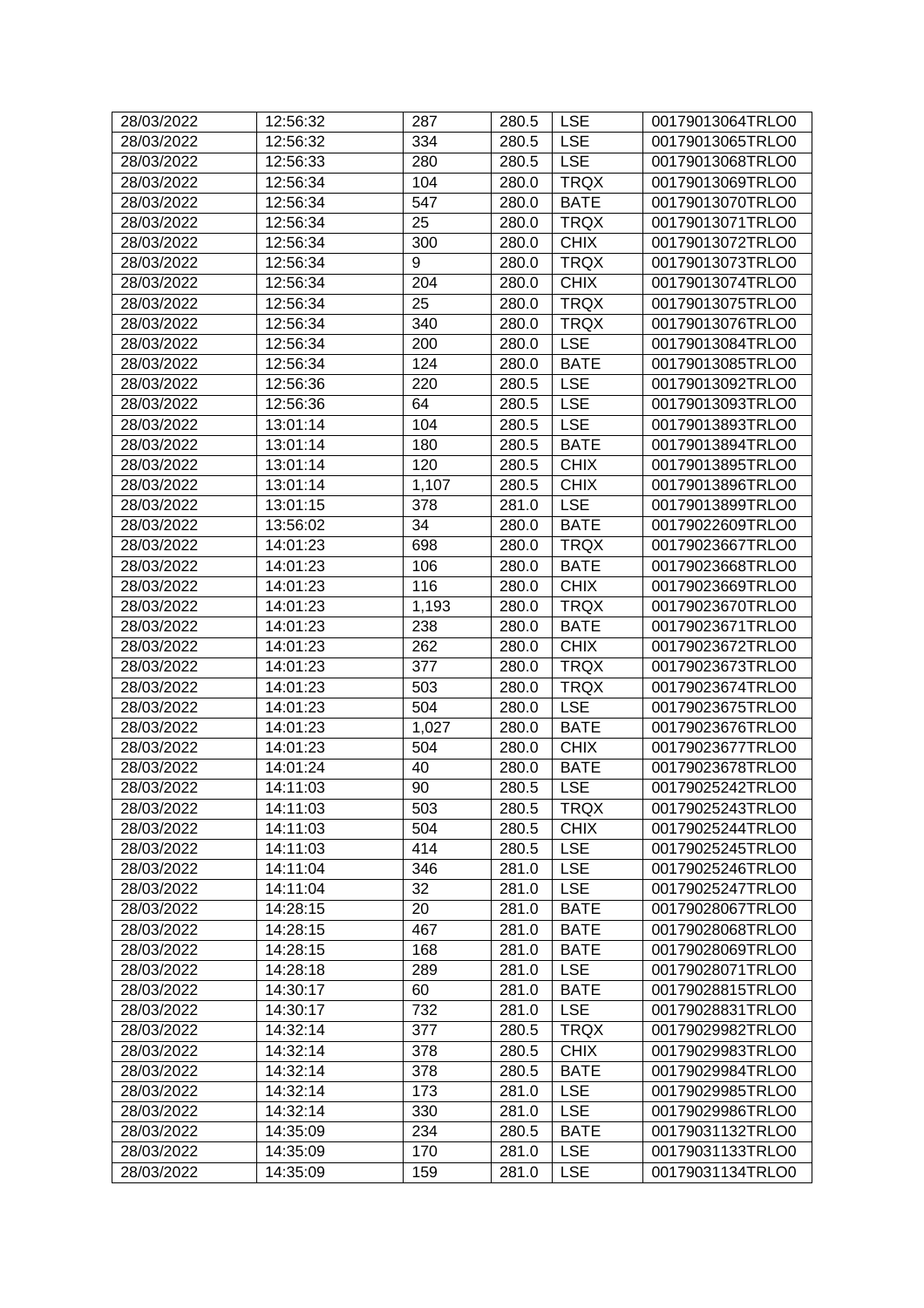| 500<br><b>LSE</b><br>00179031136TRLO0<br>28/03/2022<br>14:35:09<br>281.0<br>14:35:09<br>883<br><b>LSE</b><br>00179031137TRLO0<br>28/03/2022<br>281.0<br>368<br>28/03/2022<br><b>TRQX</b><br>00179032297TRLO0<br>14:38:10<br>281.0<br>504<br><b>CHIX</b><br>28/03/2022<br>14:38:10<br>281.0<br>00179032298TRLO0<br>28/03/2022<br>14:38:10<br>270<br><b>BATE</b><br>00179032299TRLO0<br>281.0<br>500<br><b>LSE</b><br>28/03/2022<br>14:38:11<br>281.0<br>00179032302TRLO0<br>372<br><b>LSE</b><br>28/03/2022<br>14:38:11<br>00179032303TRLO0<br>281.0<br>28/03/2022<br>14:38:11<br>186<br><b>LSE</b><br>00179032304TRLO0<br>281.0<br><b>LSE</b><br>28/03/2022<br>559<br>00179032305TRLO0<br>14:38:11<br>281.0<br>273<br><b>BATE</b><br>28/03/2022<br>14:45:42<br>280.5<br>00179034857TRLO0<br>28/03/2022<br>14:45:42<br>377<br>280.5<br><b>TRQX</b><br>00179034858TRLO0<br>195<br><b>CHIX</b><br>28/03/2022<br>14:45:42<br>280.5<br>00179034859TRLO0<br>378<br><b>LSE</b><br>28/03/2022<br>14:45:42<br>280.5<br>00179034860TRLO0<br>28/03/2022<br>14:45:42<br>105<br>280.5<br><b>BATE</b><br>00179034861TRLO0<br><b>CHIX</b><br>28/03/2022<br>183<br>14:45:42<br>280.5<br>00179034862TRLO0<br>28/03/2022<br>34<br><b>BATE</b><br>00179041241TRLO0<br>15:03:49<br>280.0<br>34<br>28/03/2022<br>15:03:49<br><b>TRQX</b><br>00179041242TRLO0<br>280.0<br><b>CHIX</b><br>28/03/2022<br>15:03:49<br>378<br>280.0<br>00179041243TRLO0<br><b>TRQX</b><br>28/03/2022<br>15:03:49<br>343<br>00179041244TRLO0<br>280.0<br>28/03/2022<br>378<br><b>LSE</b><br>00179041245TRLO0<br>15:03:49<br>280.0<br>344<br>28/03/2022<br><b>BATE</b><br>15:03:49<br>280.0<br>00179041246TRLO0<br>593<br>28/03/2022<br><b>BATE</b><br>00179041247TRLO0<br>15:03:49<br>280.3<br>366<br>28/03/2022<br><b>BATE</b><br>00179041248TRLO0<br>15:03:49<br>280.3<br><b>TRQX</b><br>28/03/2022<br>1,514<br>280.3<br>00179041250TRLO0<br>15:03:49<br>28/03/2022<br>15:03:50<br>395<br>280.5<br><b>CHIX</b><br>00179041258TRLO0<br>28/03/2022<br>1,255<br><b>BATE</b><br>00179042847TRLO0<br>15:08:46<br>280.0<br><b>LSE</b><br>28/03/2022<br>361<br>15:08:46<br>280.0<br>00179042848TRLO0<br>28/03/2022<br>361<br><b>BATE</b><br>00179042849TRLO0<br>15:08:46<br>280.0<br><b>LSE</b><br>28/03/2022<br>15:10:35<br>372<br>280.0<br>00179043395TRLO0<br>372<br><b>CHIX</b><br>28/03/2022<br>15:10:35<br>280.0<br>00179043396TRLO0<br>373<br><b>BATE</b><br>00179043397TRLO0<br>28/03/2022<br>15:10:35<br>280.0<br>28/03/2022<br>15:10:35<br>119<br><b>TRQX</b><br>00179043398TRLO0<br>280.0<br>28/03/2022<br>15:10:35<br>275<br><b>TRQX</b><br>00179043399TRLO0<br>280.0<br>15:10:37<br>148<br>280.5<br><b>CHIX</b><br>28/03/2022<br>00179043404TRLO0<br><b>CHIX</b><br>28/03/2022<br>15:10:37<br>1,204<br>280.5<br>00179043405TRLO0<br>28/03/2022<br>338<br><b>LSE</b><br>15:10:40<br>280.5<br>00179043424TRLO0<br>28/03/2022<br>15:13:41<br>70<br><b>CHIX</b><br>00179044616TRLO0<br>280.5<br>28/03/2022<br>504<br>281.0<br><b>CHIX</b><br>00179044617TRLO0<br>15:13:41<br>500<br><b>LSE</b><br>28/03/2022<br>15:13:42<br>281.0<br>00179044632TRLO0<br>17<br><b>LSE</b><br>28/03/2022<br>15:13:42<br>281.0<br>00179044633TRLO0<br>28/03/2022<br>15:13:42<br>105<br><b>LSE</b><br>00179044634TRLO0<br>281.0<br>504<br><b>LSE</b><br>28/03/2022<br>280.5<br>15:18:01<br>00179046327TRLO0<br><b>TRQX</b><br>28/03/2022<br>503<br>280.5<br>00179046328TRLO0<br>15:18:01<br>580<br><b>CHIX</b><br>28/03/2022<br>15:18:01<br>280.5<br>00179046329TRLO0<br>503<br><b>LSE</b><br>28/03/2022<br>15:18:02<br>280.5<br>00179046332TRLO0<br>259<br>28/03/2022<br>15:20:58<br>280.5<br><b>BATE</b><br>00179047464TRLO0<br><b>CHIX</b><br>15:20:58<br>196<br>280.5<br>28/03/2022<br>00179047465TRLO0<br>28/03/2022<br>245<br><b>BATE</b><br>15:20:58<br>280.5<br>00179047466TRLO0<br>28/03/2022<br>15:20:58<br>300<br>280.5<br><b>CHIX</b><br>00179047467TRLO0<br><b>CHIX</b><br>28/03/2022<br>15:20:58<br>8<br>280.5<br>00179047468TRLO0<br>381<br><b>LSE</b><br>28/03/2022<br>15:21:00<br>280.5<br>00179047474TRLO0<br>28/03/2022<br>15:21:00<br>23<br><b>CHIX</b><br>00179047475TRLO0<br>280.5 | 28/03/2022 | 14:35:09 | 40 | 281.0 | <b>LSE</b> | 00179031135TRLO0 |
|------------------------------------------------------------------------------------------------------------------------------------------------------------------------------------------------------------------------------------------------------------------------------------------------------------------------------------------------------------------------------------------------------------------------------------------------------------------------------------------------------------------------------------------------------------------------------------------------------------------------------------------------------------------------------------------------------------------------------------------------------------------------------------------------------------------------------------------------------------------------------------------------------------------------------------------------------------------------------------------------------------------------------------------------------------------------------------------------------------------------------------------------------------------------------------------------------------------------------------------------------------------------------------------------------------------------------------------------------------------------------------------------------------------------------------------------------------------------------------------------------------------------------------------------------------------------------------------------------------------------------------------------------------------------------------------------------------------------------------------------------------------------------------------------------------------------------------------------------------------------------------------------------------------------------------------------------------------------------------------------------------------------------------------------------------------------------------------------------------------------------------------------------------------------------------------------------------------------------------------------------------------------------------------------------------------------------------------------------------------------------------------------------------------------------------------------------------------------------------------------------------------------------------------------------------------------------------------------------------------------------------------------------------------------------------------------------------------------------------------------------------------------------------------------------------------------------------------------------------------------------------------------------------------------------------------------------------------------------------------------------------------------------------------------------------------------------------------------------------------------------------------------------------------------------------------------------------------------------------------------------------------------------------------------------------------------------------------------------------------------------------------------------------------------------------------------------------------------------------------------------------------------------------------------------------------------------------------------------------------------------------------------------------------------------------------------------------------------------------------------------------------------------------------------------------------------------------------------------------------------------------------------------------------------------------------------------------------------------------------------------------------------------------------------------------------------------------------------------------------------------------------------|------------|----------|----|-------|------------|------------------|
|                                                                                                                                                                                                                                                                                                                                                                                                                                                                                                                                                                                                                                                                                                                                                                                                                                                                                                                                                                                                                                                                                                                                                                                                                                                                                                                                                                                                                                                                                                                                                                                                                                                                                                                                                                                                                                                                                                                                                                                                                                                                                                                                                                                                                                                                                                                                                                                                                                                                                                                                                                                                                                                                                                                                                                                                                                                                                                                                                                                                                                                                                                                                                                                                                                                                                                                                                                                                                                                                                                                                                                                                                                                                                                                                                                                                                                                                                                                                                                                                                                                                                                                                                |            |          |    |       |            |                  |
|                                                                                                                                                                                                                                                                                                                                                                                                                                                                                                                                                                                                                                                                                                                                                                                                                                                                                                                                                                                                                                                                                                                                                                                                                                                                                                                                                                                                                                                                                                                                                                                                                                                                                                                                                                                                                                                                                                                                                                                                                                                                                                                                                                                                                                                                                                                                                                                                                                                                                                                                                                                                                                                                                                                                                                                                                                                                                                                                                                                                                                                                                                                                                                                                                                                                                                                                                                                                                                                                                                                                                                                                                                                                                                                                                                                                                                                                                                                                                                                                                                                                                                                                                |            |          |    |       |            |                  |
|                                                                                                                                                                                                                                                                                                                                                                                                                                                                                                                                                                                                                                                                                                                                                                                                                                                                                                                                                                                                                                                                                                                                                                                                                                                                                                                                                                                                                                                                                                                                                                                                                                                                                                                                                                                                                                                                                                                                                                                                                                                                                                                                                                                                                                                                                                                                                                                                                                                                                                                                                                                                                                                                                                                                                                                                                                                                                                                                                                                                                                                                                                                                                                                                                                                                                                                                                                                                                                                                                                                                                                                                                                                                                                                                                                                                                                                                                                                                                                                                                                                                                                                                                |            |          |    |       |            |                  |
|                                                                                                                                                                                                                                                                                                                                                                                                                                                                                                                                                                                                                                                                                                                                                                                                                                                                                                                                                                                                                                                                                                                                                                                                                                                                                                                                                                                                                                                                                                                                                                                                                                                                                                                                                                                                                                                                                                                                                                                                                                                                                                                                                                                                                                                                                                                                                                                                                                                                                                                                                                                                                                                                                                                                                                                                                                                                                                                                                                                                                                                                                                                                                                                                                                                                                                                                                                                                                                                                                                                                                                                                                                                                                                                                                                                                                                                                                                                                                                                                                                                                                                                                                |            |          |    |       |            |                  |
|                                                                                                                                                                                                                                                                                                                                                                                                                                                                                                                                                                                                                                                                                                                                                                                                                                                                                                                                                                                                                                                                                                                                                                                                                                                                                                                                                                                                                                                                                                                                                                                                                                                                                                                                                                                                                                                                                                                                                                                                                                                                                                                                                                                                                                                                                                                                                                                                                                                                                                                                                                                                                                                                                                                                                                                                                                                                                                                                                                                                                                                                                                                                                                                                                                                                                                                                                                                                                                                                                                                                                                                                                                                                                                                                                                                                                                                                                                                                                                                                                                                                                                                                                |            |          |    |       |            |                  |
|                                                                                                                                                                                                                                                                                                                                                                                                                                                                                                                                                                                                                                                                                                                                                                                                                                                                                                                                                                                                                                                                                                                                                                                                                                                                                                                                                                                                                                                                                                                                                                                                                                                                                                                                                                                                                                                                                                                                                                                                                                                                                                                                                                                                                                                                                                                                                                                                                                                                                                                                                                                                                                                                                                                                                                                                                                                                                                                                                                                                                                                                                                                                                                                                                                                                                                                                                                                                                                                                                                                                                                                                                                                                                                                                                                                                                                                                                                                                                                                                                                                                                                                                                |            |          |    |       |            |                  |
|                                                                                                                                                                                                                                                                                                                                                                                                                                                                                                                                                                                                                                                                                                                                                                                                                                                                                                                                                                                                                                                                                                                                                                                                                                                                                                                                                                                                                                                                                                                                                                                                                                                                                                                                                                                                                                                                                                                                                                                                                                                                                                                                                                                                                                                                                                                                                                                                                                                                                                                                                                                                                                                                                                                                                                                                                                                                                                                                                                                                                                                                                                                                                                                                                                                                                                                                                                                                                                                                                                                                                                                                                                                                                                                                                                                                                                                                                                                                                                                                                                                                                                                                                |            |          |    |       |            |                  |
|                                                                                                                                                                                                                                                                                                                                                                                                                                                                                                                                                                                                                                                                                                                                                                                                                                                                                                                                                                                                                                                                                                                                                                                                                                                                                                                                                                                                                                                                                                                                                                                                                                                                                                                                                                                                                                                                                                                                                                                                                                                                                                                                                                                                                                                                                                                                                                                                                                                                                                                                                                                                                                                                                                                                                                                                                                                                                                                                                                                                                                                                                                                                                                                                                                                                                                                                                                                                                                                                                                                                                                                                                                                                                                                                                                                                                                                                                                                                                                                                                                                                                                                                                |            |          |    |       |            |                  |
|                                                                                                                                                                                                                                                                                                                                                                                                                                                                                                                                                                                                                                                                                                                                                                                                                                                                                                                                                                                                                                                                                                                                                                                                                                                                                                                                                                                                                                                                                                                                                                                                                                                                                                                                                                                                                                                                                                                                                                                                                                                                                                                                                                                                                                                                                                                                                                                                                                                                                                                                                                                                                                                                                                                                                                                                                                                                                                                                                                                                                                                                                                                                                                                                                                                                                                                                                                                                                                                                                                                                                                                                                                                                                                                                                                                                                                                                                                                                                                                                                                                                                                                                                |            |          |    |       |            |                  |
|                                                                                                                                                                                                                                                                                                                                                                                                                                                                                                                                                                                                                                                                                                                                                                                                                                                                                                                                                                                                                                                                                                                                                                                                                                                                                                                                                                                                                                                                                                                                                                                                                                                                                                                                                                                                                                                                                                                                                                                                                                                                                                                                                                                                                                                                                                                                                                                                                                                                                                                                                                                                                                                                                                                                                                                                                                                                                                                                                                                                                                                                                                                                                                                                                                                                                                                                                                                                                                                                                                                                                                                                                                                                                                                                                                                                                                                                                                                                                                                                                                                                                                                                                |            |          |    |       |            |                  |
|                                                                                                                                                                                                                                                                                                                                                                                                                                                                                                                                                                                                                                                                                                                                                                                                                                                                                                                                                                                                                                                                                                                                                                                                                                                                                                                                                                                                                                                                                                                                                                                                                                                                                                                                                                                                                                                                                                                                                                                                                                                                                                                                                                                                                                                                                                                                                                                                                                                                                                                                                                                                                                                                                                                                                                                                                                                                                                                                                                                                                                                                                                                                                                                                                                                                                                                                                                                                                                                                                                                                                                                                                                                                                                                                                                                                                                                                                                                                                                                                                                                                                                                                                |            |          |    |       |            |                  |
|                                                                                                                                                                                                                                                                                                                                                                                                                                                                                                                                                                                                                                                                                                                                                                                                                                                                                                                                                                                                                                                                                                                                                                                                                                                                                                                                                                                                                                                                                                                                                                                                                                                                                                                                                                                                                                                                                                                                                                                                                                                                                                                                                                                                                                                                                                                                                                                                                                                                                                                                                                                                                                                                                                                                                                                                                                                                                                                                                                                                                                                                                                                                                                                                                                                                                                                                                                                                                                                                                                                                                                                                                                                                                                                                                                                                                                                                                                                                                                                                                                                                                                                                                |            |          |    |       |            |                  |
|                                                                                                                                                                                                                                                                                                                                                                                                                                                                                                                                                                                                                                                                                                                                                                                                                                                                                                                                                                                                                                                                                                                                                                                                                                                                                                                                                                                                                                                                                                                                                                                                                                                                                                                                                                                                                                                                                                                                                                                                                                                                                                                                                                                                                                                                                                                                                                                                                                                                                                                                                                                                                                                                                                                                                                                                                                                                                                                                                                                                                                                                                                                                                                                                                                                                                                                                                                                                                                                                                                                                                                                                                                                                                                                                                                                                                                                                                                                                                                                                                                                                                                                                                |            |          |    |       |            |                  |
|                                                                                                                                                                                                                                                                                                                                                                                                                                                                                                                                                                                                                                                                                                                                                                                                                                                                                                                                                                                                                                                                                                                                                                                                                                                                                                                                                                                                                                                                                                                                                                                                                                                                                                                                                                                                                                                                                                                                                                                                                                                                                                                                                                                                                                                                                                                                                                                                                                                                                                                                                                                                                                                                                                                                                                                                                                                                                                                                                                                                                                                                                                                                                                                                                                                                                                                                                                                                                                                                                                                                                                                                                                                                                                                                                                                                                                                                                                                                                                                                                                                                                                                                                |            |          |    |       |            |                  |
|                                                                                                                                                                                                                                                                                                                                                                                                                                                                                                                                                                                                                                                                                                                                                                                                                                                                                                                                                                                                                                                                                                                                                                                                                                                                                                                                                                                                                                                                                                                                                                                                                                                                                                                                                                                                                                                                                                                                                                                                                                                                                                                                                                                                                                                                                                                                                                                                                                                                                                                                                                                                                                                                                                                                                                                                                                                                                                                                                                                                                                                                                                                                                                                                                                                                                                                                                                                                                                                                                                                                                                                                                                                                                                                                                                                                                                                                                                                                                                                                                                                                                                                                                |            |          |    |       |            |                  |
|                                                                                                                                                                                                                                                                                                                                                                                                                                                                                                                                                                                                                                                                                                                                                                                                                                                                                                                                                                                                                                                                                                                                                                                                                                                                                                                                                                                                                                                                                                                                                                                                                                                                                                                                                                                                                                                                                                                                                                                                                                                                                                                                                                                                                                                                                                                                                                                                                                                                                                                                                                                                                                                                                                                                                                                                                                                                                                                                                                                                                                                                                                                                                                                                                                                                                                                                                                                                                                                                                                                                                                                                                                                                                                                                                                                                                                                                                                                                                                                                                                                                                                                                                |            |          |    |       |            |                  |
|                                                                                                                                                                                                                                                                                                                                                                                                                                                                                                                                                                                                                                                                                                                                                                                                                                                                                                                                                                                                                                                                                                                                                                                                                                                                                                                                                                                                                                                                                                                                                                                                                                                                                                                                                                                                                                                                                                                                                                                                                                                                                                                                                                                                                                                                                                                                                                                                                                                                                                                                                                                                                                                                                                                                                                                                                                                                                                                                                                                                                                                                                                                                                                                                                                                                                                                                                                                                                                                                                                                                                                                                                                                                                                                                                                                                                                                                                                                                                                                                                                                                                                                                                |            |          |    |       |            |                  |
|                                                                                                                                                                                                                                                                                                                                                                                                                                                                                                                                                                                                                                                                                                                                                                                                                                                                                                                                                                                                                                                                                                                                                                                                                                                                                                                                                                                                                                                                                                                                                                                                                                                                                                                                                                                                                                                                                                                                                                                                                                                                                                                                                                                                                                                                                                                                                                                                                                                                                                                                                                                                                                                                                                                                                                                                                                                                                                                                                                                                                                                                                                                                                                                                                                                                                                                                                                                                                                                                                                                                                                                                                                                                                                                                                                                                                                                                                                                                                                                                                                                                                                                                                |            |          |    |       |            |                  |
|                                                                                                                                                                                                                                                                                                                                                                                                                                                                                                                                                                                                                                                                                                                                                                                                                                                                                                                                                                                                                                                                                                                                                                                                                                                                                                                                                                                                                                                                                                                                                                                                                                                                                                                                                                                                                                                                                                                                                                                                                                                                                                                                                                                                                                                                                                                                                                                                                                                                                                                                                                                                                                                                                                                                                                                                                                                                                                                                                                                                                                                                                                                                                                                                                                                                                                                                                                                                                                                                                                                                                                                                                                                                                                                                                                                                                                                                                                                                                                                                                                                                                                                                                |            |          |    |       |            |                  |
|                                                                                                                                                                                                                                                                                                                                                                                                                                                                                                                                                                                                                                                                                                                                                                                                                                                                                                                                                                                                                                                                                                                                                                                                                                                                                                                                                                                                                                                                                                                                                                                                                                                                                                                                                                                                                                                                                                                                                                                                                                                                                                                                                                                                                                                                                                                                                                                                                                                                                                                                                                                                                                                                                                                                                                                                                                                                                                                                                                                                                                                                                                                                                                                                                                                                                                                                                                                                                                                                                                                                                                                                                                                                                                                                                                                                                                                                                                                                                                                                                                                                                                                                                |            |          |    |       |            |                  |
|                                                                                                                                                                                                                                                                                                                                                                                                                                                                                                                                                                                                                                                                                                                                                                                                                                                                                                                                                                                                                                                                                                                                                                                                                                                                                                                                                                                                                                                                                                                                                                                                                                                                                                                                                                                                                                                                                                                                                                                                                                                                                                                                                                                                                                                                                                                                                                                                                                                                                                                                                                                                                                                                                                                                                                                                                                                                                                                                                                                                                                                                                                                                                                                                                                                                                                                                                                                                                                                                                                                                                                                                                                                                                                                                                                                                                                                                                                                                                                                                                                                                                                                                                |            |          |    |       |            |                  |
|                                                                                                                                                                                                                                                                                                                                                                                                                                                                                                                                                                                                                                                                                                                                                                                                                                                                                                                                                                                                                                                                                                                                                                                                                                                                                                                                                                                                                                                                                                                                                                                                                                                                                                                                                                                                                                                                                                                                                                                                                                                                                                                                                                                                                                                                                                                                                                                                                                                                                                                                                                                                                                                                                                                                                                                                                                                                                                                                                                                                                                                                                                                                                                                                                                                                                                                                                                                                                                                                                                                                                                                                                                                                                                                                                                                                                                                                                                                                                                                                                                                                                                                                                |            |          |    |       |            |                  |
|                                                                                                                                                                                                                                                                                                                                                                                                                                                                                                                                                                                                                                                                                                                                                                                                                                                                                                                                                                                                                                                                                                                                                                                                                                                                                                                                                                                                                                                                                                                                                                                                                                                                                                                                                                                                                                                                                                                                                                                                                                                                                                                                                                                                                                                                                                                                                                                                                                                                                                                                                                                                                                                                                                                                                                                                                                                                                                                                                                                                                                                                                                                                                                                                                                                                                                                                                                                                                                                                                                                                                                                                                                                                                                                                                                                                                                                                                                                                                                                                                                                                                                                                                |            |          |    |       |            |                  |
|                                                                                                                                                                                                                                                                                                                                                                                                                                                                                                                                                                                                                                                                                                                                                                                                                                                                                                                                                                                                                                                                                                                                                                                                                                                                                                                                                                                                                                                                                                                                                                                                                                                                                                                                                                                                                                                                                                                                                                                                                                                                                                                                                                                                                                                                                                                                                                                                                                                                                                                                                                                                                                                                                                                                                                                                                                                                                                                                                                                                                                                                                                                                                                                                                                                                                                                                                                                                                                                                                                                                                                                                                                                                                                                                                                                                                                                                                                                                                                                                                                                                                                                                                |            |          |    |       |            |                  |
|                                                                                                                                                                                                                                                                                                                                                                                                                                                                                                                                                                                                                                                                                                                                                                                                                                                                                                                                                                                                                                                                                                                                                                                                                                                                                                                                                                                                                                                                                                                                                                                                                                                                                                                                                                                                                                                                                                                                                                                                                                                                                                                                                                                                                                                                                                                                                                                                                                                                                                                                                                                                                                                                                                                                                                                                                                                                                                                                                                                                                                                                                                                                                                                                                                                                                                                                                                                                                                                                                                                                                                                                                                                                                                                                                                                                                                                                                                                                                                                                                                                                                                                                                |            |          |    |       |            |                  |
|                                                                                                                                                                                                                                                                                                                                                                                                                                                                                                                                                                                                                                                                                                                                                                                                                                                                                                                                                                                                                                                                                                                                                                                                                                                                                                                                                                                                                                                                                                                                                                                                                                                                                                                                                                                                                                                                                                                                                                                                                                                                                                                                                                                                                                                                                                                                                                                                                                                                                                                                                                                                                                                                                                                                                                                                                                                                                                                                                                                                                                                                                                                                                                                                                                                                                                                                                                                                                                                                                                                                                                                                                                                                                                                                                                                                                                                                                                                                                                                                                                                                                                                                                |            |          |    |       |            |                  |
|                                                                                                                                                                                                                                                                                                                                                                                                                                                                                                                                                                                                                                                                                                                                                                                                                                                                                                                                                                                                                                                                                                                                                                                                                                                                                                                                                                                                                                                                                                                                                                                                                                                                                                                                                                                                                                                                                                                                                                                                                                                                                                                                                                                                                                                                                                                                                                                                                                                                                                                                                                                                                                                                                                                                                                                                                                                                                                                                                                                                                                                                                                                                                                                                                                                                                                                                                                                                                                                                                                                                                                                                                                                                                                                                                                                                                                                                                                                                                                                                                                                                                                                                                |            |          |    |       |            |                  |
|                                                                                                                                                                                                                                                                                                                                                                                                                                                                                                                                                                                                                                                                                                                                                                                                                                                                                                                                                                                                                                                                                                                                                                                                                                                                                                                                                                                                                                                                                                                                                                                                                                                                                                                                                                                                                                                                                                                                                                                                                                                                                                                                                                                                                                                                                                                                                                                                                                                                                                                                                                                                                                                                                                                                                                                                                                                                                                                                                                                                                                                                                                                                                                                                                                                                                                                                                                                                                                                                                                                                                                                                                                                                                                                                                                                                                                                                                                                                                                                                                                                                                                                                                |            |          |    |       |            |                  |
|                                                                                                                                                                                                                                                                                                                                                                                                                                                                                                                                                                                                                                                                                                                                                                                                                                                                                                                                                                                                                                                                                                                                                                                                                                                                                                                                                                                                                                                                                                                                                                                                                                                                                                                                                                                                                                                                                                                                                                                                                                                                                                                                                                                                                                                                                                                                                                                                                                                                                                                                                                                                                                                                                                                                                                                                                                                                                                                                                                                                                                                                                                                                                                                                                                                                                                                                                                                                                                                                                                                                                                                                                                                                                                                                                                                                                                                                                                                                                                                                                                                                                                                                                |            |          |    |       |            |                  |
|                                                                                                                                                                                                                                                                                                                                                                                                                                                                                                                                                                                                                                                                                                                                                                                                                                                                                                                                                                                                                                                                                                                                                                                                                                                                                                                                                                                                                                                                                                                                                                                                                                                                                                                                                                                                                                                                                                                                                                                                                                                                                                                                                                                                                                                                                                                                                                                                                                                                                                                                                                                                                                                                                                                                                                                                                                                                                                                                                                                                                                                                                                                                                                                                                                                                                                                                                                                                                                                                                                                                                                                                                                                                                                                                                                                                                                                                                                                                                                                                                                                                                                                                                |            |          |    |       |            |                  |
|                                                                                                                                                                                                                                                                                                                                                                                                                                                                                                                                                                                                                                                                                                                                                                                                                                                                                                                                                                                                                                                                                                                                                                                                                                                                                                                                                                                                                                                                                                                                                                                                                                                                                                                                                                                                                                                                                                                                                                                                                                                                                                                                                                                                                                                                                                                                                                                                                                                                                                                                                                                                                                                                                                                                                                                                                                                                                                                                                                                                                                                                                                                                                                                                                                                                                                                                                                                                                                                                                                                                                                                                                                                                                                                                                                                                                                                                                                                                                                                                                                                                                                                                                |            |          |    |       |            |                  |
|                                                                                                                                                                                                                                                                                                                                                                                                                                                                                                                                                                                                                                                                                                                                                                                                                                                                                                                                                                                                                                                                                                                                                                                                                                                                                                                                                                                                                                                                                                                                                                                                                                                                                                                                                                                                                                                                                                                                                                                                                                                                                                                                                                                                                                                                                                                                                                                                                                                                                                                                                                                                                                                                                                                                                                                                                                                                                                                                                                                                                                                                                                                                                                                                                                                                                                                                                                                                                                                                                                                                                                                                                                                                                                                                                                                                                                                                                                                                                                                                                                                                                                                                                |            |          |    |       |            |                  |
|                                                                                                                                                                                                                                                                                                                                                                                                                                                                                                                                                                                                                                                                                                                                                                                                                                                                                                                                                                                                                                                                                                                                                                                                                                                                                                                                                                                                                                                                                                                                                                                                                                                                                                                                                                                                                                                                                                                                                                                                                                                                                                                                                                                                                                                                                                                                                                                                                                                                                                                                                                                                                                                                                                                                                                                                                                                                                                                                                                                                                                                                                                                                                                                                                                                                                                                                                                                                                                                                                                                                                                                                                                                                                                                                                                                                                                                                                                                                                                                                                                                                                                                                                |            |          |    |       |            |                  |
|                                                                                                                                                                                                                                                                                                                                                                                                                                                                                                                                                                                                                                                                                                                                                                                                                                                                                                                                                                                                                                                                                                                                                                                                                                                                                                                                                                                                                                                                                                                                                                                                                                                                                                                                                                                                                                                                                                                                                                                                                                                                                                                                                                                                                                                                                                                                                                                                                                                                                                                                                                                                                                                                                                                                                                                                                                                                                                                                                                                                                                                                                                                                                                                                                                                                                                                                                                                                                                                                                                                                                                                                                                                                                                                                                                                                                                                                                                                                                                                                                                                                                                                                                |            |          |    |       |            |                  |
|                                                                                                                                                                                                                                                                                                                                                                                                                                                                                                                                                                                                                                                                                                                                                                                                                                                                                                                                                                                                                                                                                                                                                                                                                                                                                                                                                                                                                                                                                                                                                                                                                                                                                                                                                                                                                                                                                                                                                                                                                                                                                                                                                                                                                                                                                                                                                                                                                                                                                                                                                                                                                                                                                                                                                                                                                                                                                                                                                                                                                                                                                                                                                                                                                                                                                                                                                                                                                                                                                                                                                                                                                                                                                                                                                                                                                                                                                                                                                                                                                                                                                                                                                |            |          |    |       |            |                  |
|                                                                                                                                                                                                                                                                                                                                                                                                                                                                                                                                                                                                                                                                                                                                                                                                                                                                                                                                                                                                                                                                                                                                                                                                                                                                                                                                                                                                                                                                                                                                                                                                                                                                                                                                                                                                                                                                                                                                                                                                                                                                                                                                                                                                                                                                                                                                                                                                                                                                                                                                                                                                                                                                                                                                                                                                                                                                                                                                                                                                                                                                                                                                                                                                                                                                                                                                                                                                                                                                                                                                                                                                                                                                                                                                                                                                                                                                                                                                                                                                                                                                                                                                                |            |          |    |       |            |                  |
|                                                                                                                                                                                                                                                                                                                                                                                                                                                                                                                                                                                                                                                                                                                                                                                                                                                                                                                                                                                                                                                                                                                                                                                                                                                                                                                                                                                                                                                                                                                                                                                                                                                                                                                                                                                                                                                                                                                                                                                                                                                                                                                                                                                                                                                                                                                                                                                                                                                                                                                                                                                                                                                                                                                                                                                                                                                                                                                                                                                                                                                                                                                                                                                                                                                                                                                                                                                                                                                                                                                                                                                                                                                                                                                                                                                                                                                                                                                                                                                                                                                                                                                                                |            |          |    |       |            |                  |
|                                                                                                                                                                                                                                                                                                                                                                                                                                                                                                                                                                                                                                                                                                                                                                                                                                                                                                                                                                                                                                                                                                                                                                                                                                                                                                                                                                                                                                                                                                                                                                                                                                                                                                                                                                                                                                                                                                                                                                                                                                                                                                                                                                                                                                                                                                                                                                                                                                                                                                                                                                                                                                                                                                                                                                                                                                                                                                                                                                                                                                                                                                                                                                                                                                                                                                                                                                                                                                                                                                                                                                                                                                                                                                                                                                                                                                                                                                                                                                                                                                                                                                                                                |            |          |    |       |            |                  |
|                                                                                                                                                                                                                                                                                                                                                                                                                                                                                                                                                                                                                                                                                                                                                                                                                                                                                                                                                                                                                                                                                                                                                                                                                                                                                                                                                                                                                                                                                                                                                                                                                                                                                                                                                                                                                                                                                                                                                                                                                                                                                                                                                                                                                                                                                                                                                                                                                                                                                                                                                                                                                                                                                                                                                                                                                                                                                                                                                                                                                                                                                                                                                                                                                                                                                                                                                                                                                                                                                                                                                                                                                                                                                                                                                                                                                                                                                                                                                                                                                                                                                                                                                |            |          |    |       |            |                  |
|                                                                                                                                                                                                                                                                                                                                                                                                                                                                                                                                                                                                                                                                                                                                                                                                                                                                                                                                                                                                                                                                                                                                                                                                                                                                                                                                                                                                                                                                                                                                                                                                                                                                                                                                                                                                                                                                                                                                                                                                                                                                                                                                                                                                                                                                                                                                                                                                                                                                                                                                                                                                                                                                                                                                                                                                                                                                                                                                                                                                                                                                                                                                                                                                                                                                                                                                                                                                                                                                                                                                                                                                                                                                                                                                                                                                                                                                                                                                                                                                                                                                                                                                                |            |          |    |       |            |                  |
|                                                                                                                                                                                                                                                                                                                                                                                                                                                                                                                                                                                                                                                                                                                                                                                                                                                                                                                                                                                                                                                                                                                                                                                                                                                                                                                                                                                                                                                                                                                                                                                                                                                                                                                                                                                                                                                                                                                                                                                                                                                                                                                                                                                                                                                                                                                                                                                                                                                                                                                                                                                                                                                                                                                                                                                                                                                                                                                                                                                                                                                                                                                                                                                                                                                                                                                                                                                                                                                                                                                                                                                                                                                                                                                                                                                                                                                                                                                                                                                                                                                                                                                                                |            |          |    |       |            |                  |
|                                                                                                                                                                                                                                                                                                                                                                                                                                                                                                                                                                                                                                                                                                                                                                                                                                                                                                                                                                                                                                                                                                                                                                                                                                                                                                                                                                                                                                                                                                                                                                                                                                                                                                                                                                                                                                                                                                                                                                                                                                                                                                                                                                                                                                                                                                                                                                                                                                                                                                                                                                                                                                                                                                                                                                                                                                                                                                                                                                                                                                                                                                                                                                                                                                                                                                                                                                                                                                                                                                                                                                                                                                                                                                                                                                                                                                                                                                                                                                                                                                                                                                                                                |            |          |    |       |            |                  |
|                                                                                                                                                                                                                                                                                                                                                                                                                                                                                                                                                                                                                                                                                                                                                                                                                                                                                                                                                                                                                                                                                                                                                                                                                                                                                                                                                                                                                                                                                                                                                                                                                                                                                                                                                                                                                                                                                                                                                                                                                                                                                                                                                                                                                                                                                                                                                                                                                                                                                                                                                                                                                                                                                                                                                                                                                                                                                                                                                                                                                                                                                                                                                                                                                                                                                                                                                                                                                                                                                                                                                                                                                                                                                                                                                                                                                                                                                                                                                                                                                                                                                                                                                |            |          |    |       |            |                  |
|                                                                                                                                                                                                                                                                                                                                                                                                                                                                                                                                                                                                                                                                                                                                                                                                                                                                                                                                                                                                                                                                                                                                                                                                                                                                                                                                                                                                                                                                                                                                                                                                                                                                                                                                                                                                                                                                                                                                                                                                                                                                                                                                                                                                                                                                                                                                                                                                                                                                                                                                                                                                                                                                                                                                                                                                                                                                                                                                                                                                                                                                                                                                                                                                                                                                                                                                                                                                                                                                                                                                                                                                                                                                                                                                                                                                                                                                                                                                                                                                                                                                                                                                                |            |          |    |       |            |                  |
|                                                                                                                                                                                                                                                                                                                                                                                                                                                                                                                                                                                                                                                                                                                                                                                                                                                                                                                                                                                                                                                                                                                                                                                                                                                                                                                                                                                                                                                                                                                                                                                                                                                                                                                                                                                                                                                                                                                                                                                                                                                                                                                                                                                                                                                                                                                                                                                                                                                                                                                                                                                                                                                                                                                                                                                                                                                                                                                                                                                                                                                                                                                                                                                                                                                                                                                                                                                                                                                                                                                                                                                                                                                                                                                                                                                                                                                                                                                                                                                                                                                                                                                                                |            |          |    |       |            |                  |
|                                                                                                                                                                                                                                                                                                                                                                                                                                                                                                                                                                                                                                                                                                                                                                                                                                                                                                                                                                                                                                                                                                                                                                                                                                                                                                                                                                                                                                                                                                                                                                                                                                                                                                                                                                                                                                                                                                                                                                                                                                                                                                                                                                                                                                                                                                                                                                                                                                                                                                                                                                                                                                                                                                                                                                                                                                                                                                                                                                                                                                                                                                                                                                                                                                                                                                                                                                                                                                                                                                                                                                                                                                                                                                                                                                                                                                                                                                                                                                                                                                                                                                                                                |            |          |    |       |            |                  |
|                                                                                                                                                                                                                                                                                                                                                                                                                                                                                                                                                                                                                                                                                                                                                                                                                                                                                                                                                                                                                                                                                                                                                                                                                                                                                                                                                                                                                                                                                                                                                                                                                                                                                                                                                                                                                                                                                                                                                                                                                                                                                                                                                                                                                                                                                                                                                                                                                                                                                                                                                                                                                                                                                                                                                                                                                                                                                                                                                                                                                                                                                                                                                                                                                                                                                                                                                                                                                                                                                                                                                                                                                                                                                                                                                                                                                                                                                                                                                                                                                                                                                                                                                |            |          |    |       |            |                  |
|                                                                                                                                                                                                                                                                                                                                                                                                                                                                                                                                                                                                                                                                                                                                                                                                                                                                                                                                                                                                                                                                                                                                                                                                                                                                                                                                                                                                                                                                                                                                                                                                                                                                                                                                                                                                                                                                                                                                                                                                                                                                                                                                                                                                                                                                                                                                                                                                                                                                                                                                                                                                                                                                                                                                                                                                                                                                                                                                                                                                                                                                                                                                                                                                                                                                                                                                                                                                                                                                                                                                                                                                                                                                                                                                                                                                                                                                                                                                                                                                                                                                                                                                                |            |          |    |       |            |                  |
|                                                                                                                                                                                                                                                                                                                                                                                                                                                                                                                                                                                                                                                                                                                                                                                                                                                                                                                                                                                                                                                                                                                                                                                                                                                                                                                                                                                                                                                                                                                                                                                                                                                                                                                                                                                                                                                                                                                                                                                                                                                                                                                                                                                                                                                                                                                                                                                                                                                                                                                                                                                                                                                                                                                                                                                                                                                                                                                                                                                                                                                                                                                                                                                                                                                                                                                                                                                                                                                                                                                                                                                                                                                                                                                                                                                                                                                                                                                                                                                                                                                                                                                                                |            |          |    |       |            |                  |
|                                                                                                                                                                                                                                                                                                                                                                                                                                                                                                                                                                                                                                                                                                                                                                                                                                                                                                                                                                                                                                                                                                                                                                                                                                                                                                                                                                                                                                                                                                                                                                                                                                                                                                                                                                                                                                                                                                                                                                                                                                                                                                                                                                                                                                                                                                                                                                                                                                                                                                                                                                                                                                                                                                                                                                                                                                                                                                                                                                                                                                                                                                                                                                                                                                                                                                                                                                                                                                                                                                                                                                                                                                                                                                                                                                                                                                                                                                                                                                                                                                                                                                                                                |            |          |    |       |            |                  |
|                                                                                                                                                                                                                                                                                                                                                                                                                                                                                                                                                                                                                                                                                                                                                                                                                                                                                                                                                                                                                                                                                                                                                                                                                                                                                                                                                                                                                                                                                                                                                                                                                                                                                                                                                                                                                                                                                                                                                                                                                                                                                                                                                                                                                                                                                                                                                                                                                                                                                                                                                                                                                                                                                                                                                                                                                                                                                                                                                                                                                                                                                                                                                                                                                                                                                                                                                                                                                                                                                                                                                                                                                                                                                                                                                                                                                                                                                                                                                                                                                                                                                                                                                |            |          |    |       |            |                  |
|                                                                                                                                                                                                                                                                                                                                                                                                                                                                                                                                                                                                                                                                                                                                                                                                                                                                                                                                                                                                                                                                                                                                                                                                                                                                                                                                                                                                                                                                                                                                                                                                                                                                                                                                                                                                                                                                                                                                                                                                                                                                                                                                                                                                                                                                                                                                                                                                                                                                                                                                                                                                                                                                                                                                                                                                                                                                                                                                                                                                                                                                                                                                                                                                                                                                                                                                                                                                                                                                                                                                                                                                                                                                                                                                                                                                                                                                                                                                                                                                                                                                                                                                                |            |          |    |       |            |                  |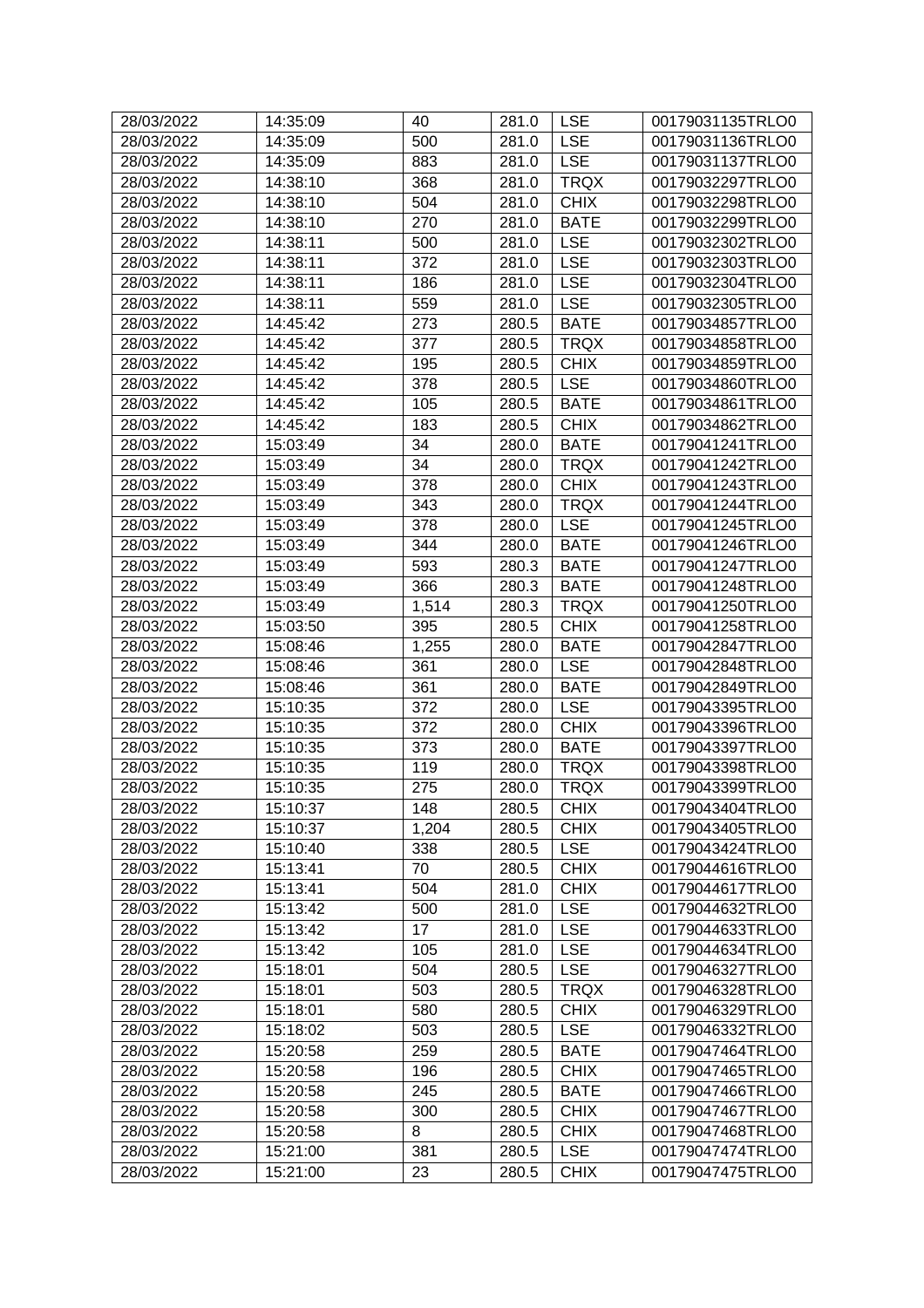| 28/03/2022 | 15:21:00 | 28                      | 280.5 | <b>CHIX</b> | 00179047476TRLO0 |
|------------|----------|-------------------------|-------|-------------|------------------|
| 28/03/2022 | 15:21:00 | 121                     | 280.5 | <b>CHIX</b> | 00179047477TRLO0 |
| 28/03/2022 | 15:21:00 | 19                      | 280.5 | <b>CHIX</b> | 00179047478TRLO0 |
| 28/03/2022 | 15:21:00 | 64                      | 280.5 | <b>CHIX</b> | 00179047479TRLO0 |
| 28/03/2022 | 15:21:00 | $\overline{7}$          | 280.5 | <b>CHIX</b> | 00179047480TRLO0 |
| 28/03/2022 | 15:21:00 | 9                       | 280.5 | <b>CHIX</b> | 00179047481TRLO0 |
| 28/03/2022 | 15:21:00 | $6\phantom{1}6$         | 280.5 | <b>CHIX</b> | 00179047482TRLO0 |
| 28/03/2022 | 15:21:00 | 5                       | 280.5 | <b>CHIX</b> | 00179047483TRLO0 |
| 28/03/2022 | 15:21:00 | 5                       | 280.5 | <b>CHIX</b> | 00179047484TRLO0 |
| 28/03/2022 | 15:21:00 | 87                      | 280.5 | <b>CHIX</b> | 00179047485TRLO0 |
| 28/03/2022 | 15:21:01 | 377                     | 280.5 | <b>LSE</b>  | 00179047490TRLO0 |
| 28/03/2022 | 15:21:02 | 45                      | 280.5 | <b>CHIX</b> | 00179047494TRLO0 |
| 28/03/2022 | 15:21:04 | 21                      | 280.5 | <b>LSE</b>  | 00179047508TRLO0 |
| 28/03/2022 | 15:31:26 | 90                      | 280.0 | <b>BATE</b> | 00179050614TRLO0 |
| 28/03/2022 | 15:33:20 | 38                      | 280.0 | <b>BATE</b> | 00179051343TRLO0 |
| 28/03/2022 | 15:34:39 | 88                      | 280.0 | <b>BATE</b> | 00179051739TRLO0 |
| 28/03/2022 | 15:34:39 | 23                      | 280.0 | <b>TRQX</b> | 00179051740TRLO0 |
| 28/03/2022 | 15:34:39 | 10                      | 280.0 | <b>BATE</b> | 00179051741TRLO0 |
| 28/03/2022 | 15:39:01 | 135                     | 280.0 | <b>CHIX</b> | 00179053120TRLO0 |
| 28/03/2022 | 15:42:17 | 516                     | 280.5 | <b>LSE</b>  | 00179053874TRLO0 |
| 28/03/2022 | 15:46:35 | 366                     | 280.5 | <b>LSE</b>  | 00179055067TRLO0 |
| 28/03/2022 | 15:48:02 | 326                     | 281.0 | <b>LSE</b>  | 00179055540TRLO0 |
| 28/03/2022 | 15:48:04 | 326                     | 281.5 | <b>LSE</b>  | 00179055548TRLO0 |
| 28/03/2022 | 16:01:36 | 87                      | 280.5 | <b>LSE</b>  | 00179060546TRLO0 |
| 28/03/2022 | 16:01:36 | 172                     | 280.5 | <b>TRQX</b> | 00179060550TRLO0 |
| 28/03/2022 | 16:01:36 | 147                     | 280.5 | <b>CHIX</b> | 00179060555TRLO0 |
| 28/03/2022 | 16:01:36 | 152                     | 280.5 | <b>BATE</b> | 00179060556TRLO0 |
| 28/03/2022 | 16:01:36 | 291                     | 280.5 | <b>LSE</b>  | 00179060557TRLO0 |
| 28/03/2022 | 16:01:36 | 182                     | 280.5 | <b>TRQX</b> | 00179060558TRLO0 |
| 28/03/2022 | 16:01:36 | 96                      | 280.5 | <b>CHIX</b> | 00179060559TRLO0 |
| 28/03/2022 | 16:01:37 | 378                     | 280.5 | <b>LSE</b>  | 00179060586TRLO0 |
| 28/03/2022 | 16:01:38 | 18                      | 281.0 | <b>CHIX</b> | 00179060620TRLO0 |
| 28/03/2022 | 16:01:38 | 360                     | 281.0 | <b>CHIX</b> | 00179060621TRLO0 |
| 28/03/2022 | 16:03:43 | 169                     | 281.5 | <b>BATE</b> | 00179061493TRLO0 |
| 28/03/2022 | 16:03:43 | 331                     | 281.5 | <b>LSE</b>  | 00179061496TRLO0 |
| 28/03/2022 | 16:03:43 | 427                     | 281.5 | <b>TRQX</b> | 00179061497TRLO0 |
| 28/03/2022 | 16:03:43 | 173                     | 281.5 | <b>LSE</b>  | 00179061498TRLO0 |
| 28/03/2022 | 16:03:43 | 16                      | 281.5 | <b>TRQX</b> | 00179061499TRLO0 |
| 28/03/2022 | 16:03:43 | 60                      | 281.5 | <b>TRQX</b> | 00179061500TRLO0 |
| 28/03/2022 | 16:03:43 | 10                      | 281.5 | <b>BATE</b> | 00179061501TRLO0 |
| 28/03/2022 | 16:09:03 | 325                     | 282.0 | <b>BATE</b> | 00179063590TRLO0 |
| 28/03/2022 | 16:14:08 | 203                     | 282.5 | <b>LSE</b>  | 00179066150TRLO0 |
| 28/03/2022 | 16:14:08 | 623                     | 283.0 | <b>LSE</b>  | 00179066151TRLO0 |
| 28/03/2022 | 16:14:08 | 513                     | 283.5 | <b>LSE</b>  | 00179066152TRLO0 |
| 28/03/2022 | 16:19:09 | 196                     | 282.5 | <b>TRQX</b> | 00179068820TRLO0 |
| 28/03/2022 | 16:19:09 | 900                     | 283.0 | <b>LSE</b>  | 00179068821TRLO0 |
| 28/03/2022 | 16:19:09 | 740                     | 283.0 | <b>LSE</b>  | 00179068822TRLO0 |
| 28/03/2022 | 16:19:09 | $\overline{\mathbf{4}}$ | 283.5 | <b>TRQX</b> | 00179068823TRLO0 |
| 28/03/2022 | 16:19:09 | 42                      | 283.5 | <b>TRQX</b> | 00179068824TRLO0 |
| 28/03/2022 | 16:19:09 | 517                     | 283.5 | <b>TRQX</b> | 00179068825TRLO0 |
| 28/03/2022 | 16:19:09 | 168                     | 283.5 | <b>TRQX</b> | 00179068826TRLO0 |
| 28/03/2022 | 16:19:09 | 332                     | 283.5 | <b>BATE</b> | 00179068827TRLO0 |
| 28/03/2022 | 16:19:09 | 5                       | 283.5 | <b>CHIX</b> | 00179068828TRLO0 |
|            |          |                         |       |             |                  |